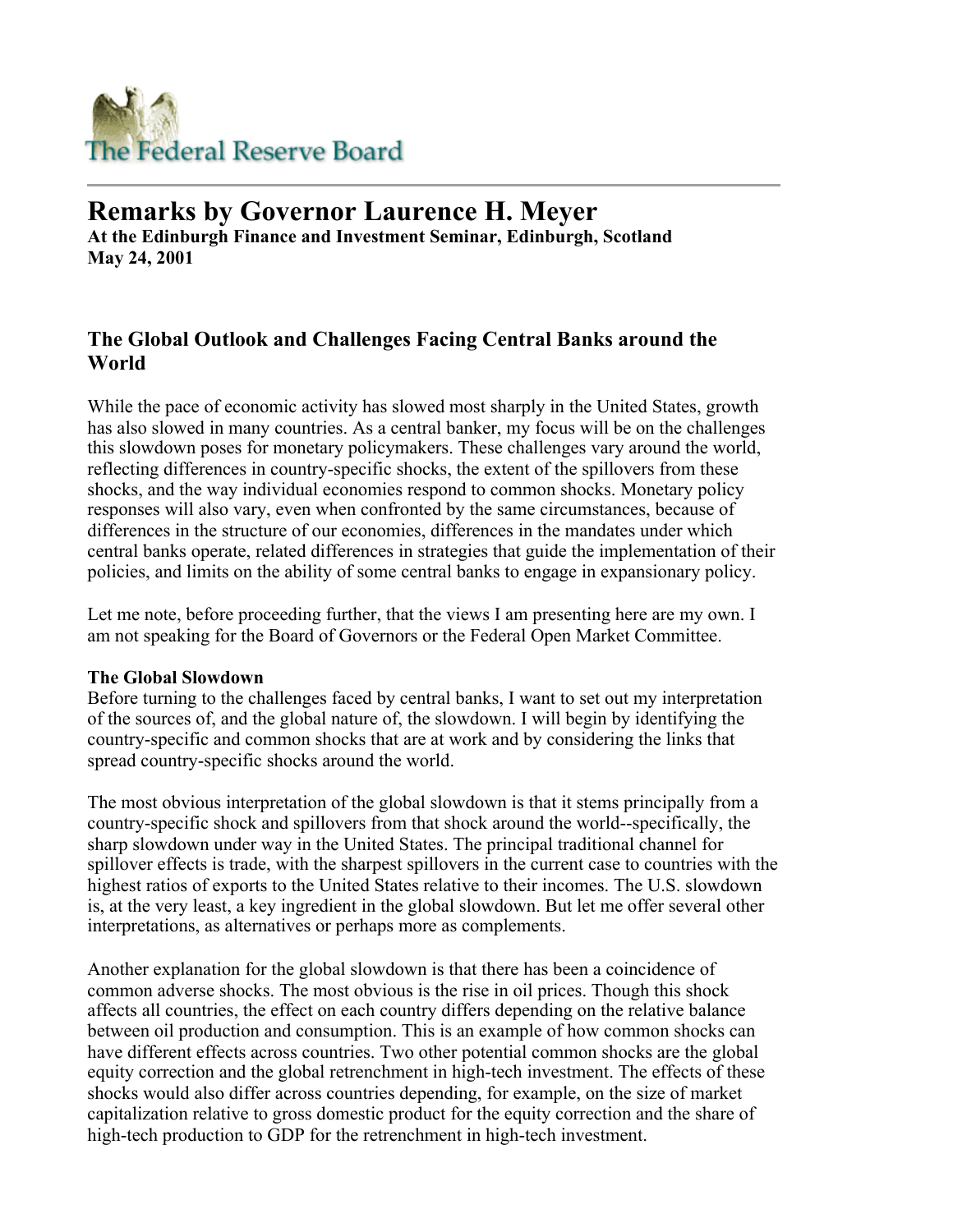The question with respect to the latter two shocks is whether they truly represent common shocks, or instead are better understood as country-specific shocks with spillover effects elsewhere. In this case, the shocks are a U.S. equity correction and a U.S. retrenchment in high-tech investment with spillovers to equity markets and high-tech production around the world. Indeed, one may wonder whether these two shocks--whether common or countryspecific--are really independent. To an important extent, it was a revision to tech-sector prospects that led equity prices lower.

A third source of the global slowdown is specific shocks that have occurred in other countries, in addition to those hitting the United States. I mention this because I don't want the United States to take all the credit. In particular, I believe that some of the credit should be shared with Japan and perhaps also with the emerging Asian economies.

In the final analysis, the global slowdown is the result of some combination of countryspecific shocks, spillovers from the country-specific shocks, and truly common shocks. As I noted earlier, the shape of the global slowdown will also be affected by the ability and willingness of the policymakers to respond to that slowdown and the effectiveness of those responses. Some countries, for example, are already benefiting from fortuitously timed fiscal stimulus this year and, in other cases, they are considering fiscal packages. Monetary policy has responded in a timely fashion in the United States and some other countries. In contrast, because macro policy options are more limited in Japan, the effects of adverse common shocks or spillovers from other countries will be larger there than they would be the if the Japanese had more flexibility to act.

Several important linkages help transmit country-specific shocks around the world. Models typically focus on trade effects, particularly through the income-induced decline in imports by the country slowing down. This spillover from the United States is clearly greatest in the current case for Mexico and Canada, given that most of their exports go to the United States. The global retrenchment in the high-tech sector has magnified the effect of the U.S. slowdown on Japan and in emerging Asia and has added to their homegrown troubles. The high-tech retrenchment, on the other hand, has been less important for the euro area and in Latin America.

The next linkage is through exchange rate movements. To a first approximation, exchange rate developments do not affect the magnitude of the slowdown, but they do affect the distribution of the slowdown around the world. Normally, we would expect the exchange rate in the country slowing down to depreciate, more so if the country was aggressively cutting policy interest rates. And, we would expect even more depreciation, if concerns about returns on capital were sharply depressing equity prices. The income-induced decline in interest rates, and hence depreciation in exchange rates, ordinarily plays the role of a built-in stabilizer in the country slowing down, but it also spreads the slowdown around the world. One of the surprising features of recent experience has been the continued appreciation of the dollar.

The appreciation of the dollar relative to the yen is perhaps not so surprising, given the troubles in Japan, but the continued strength of the dollar in terms of the euro is a puzzle. The prevailing view until late 2000 was that the U.S. dollar was strong against a broad group of currencies--and especially against the euro and several other European currencies- because, to a large degree, internationally mobile capital sought higher rates of return in the United States. Following this logic, a slowing of the U.S. economy, a decline in expected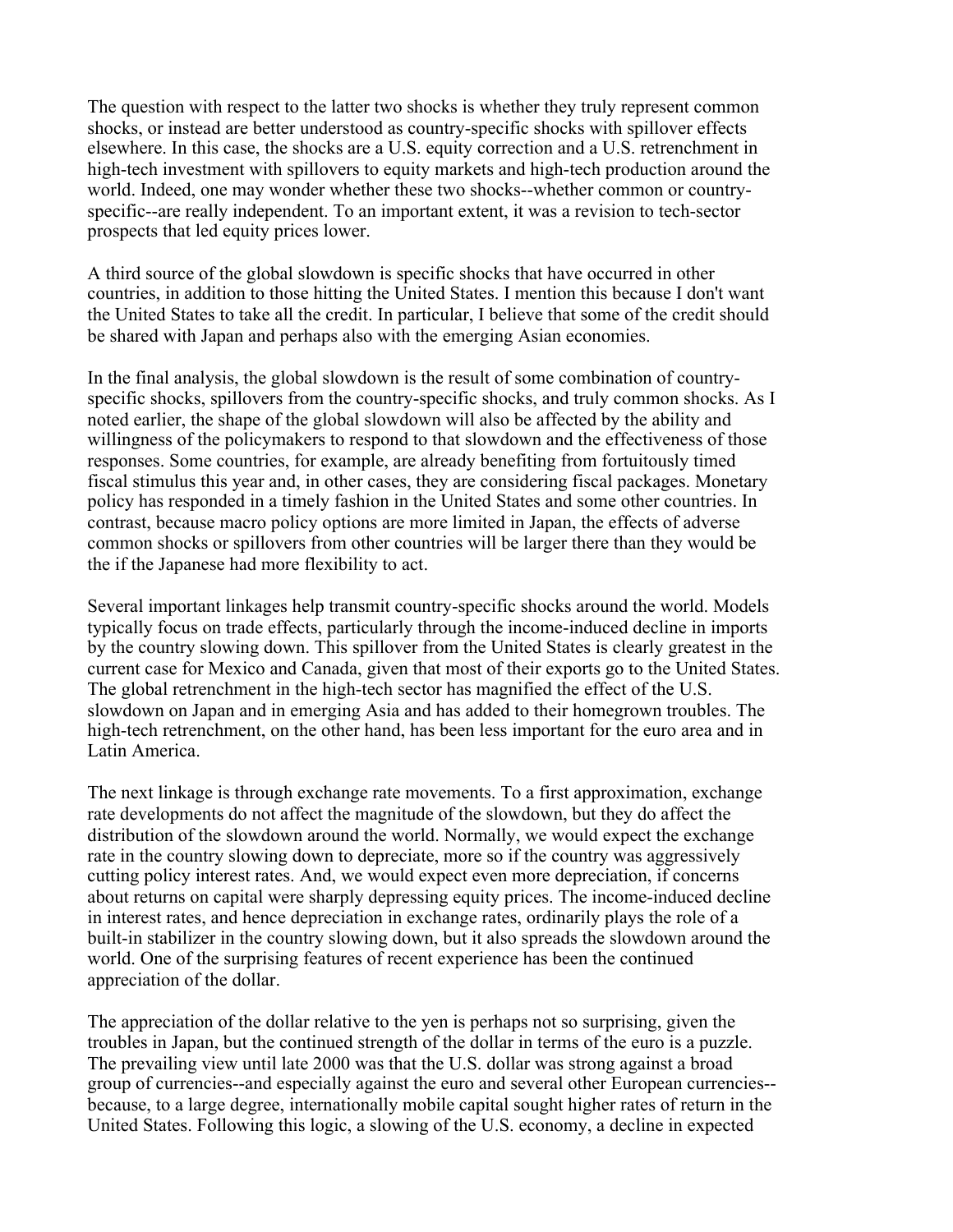profits, and a correction of asset prices should have weakened the dollar.

I hesitate to offer a resolution to the puzzle of the depreciation that did not happen, given that I was among those who expected a depreciation of the dollar under these circumstances. Nevertheless, economists are much better at inventing explanations of past developments than predicting the future, so here goes. The current slowdown in the United States is expected to be only temporary and capital flows may be influenced more by differentials in long-term growth prospects than by shorter-run cyclical fluctuations. The prospect of a return to robust growth in the United States that is above the longer-run expected rate of growth in Europe may therefore continue to favor dollar-denominated assets. Indeed, this may be reinforced by the fact that dollar-denominated assets have become so much cheaper. Proponents of this view cite the continued need for significant progress in several core euroarea countries on structural reform, especially in labor markets, as an indication that the euro area may not be on the verge of an acceleration in productivity to close the growth gap with the United States.

In any case, the continued appreciation of the dollar not only has dampened the normal offset from net exports to a slowdown in the U.S. economy, but it also has reduced the spillover from the U.S. economy to the euro area.

Even though exchange rate movements have thus far tended to damp rather than reinforce the direct-trade effects, the spillover from the U.S. slowdown to global growth seems to me larger than expected, not smaller. It may simply be that it is difficult to disentangle the common shocks from the country-specific shocks and that the other country-specific shocks and the common shocks are strongly reinforcing the effect of the U.S. slowdown. But the apparent strength of the spillover from the U.S. slowdown may also suggest the existence of important additional linkages beyond the income and exchange rate induced changes in trade.

These additional linkages most likely arise directly and indirectly, at least in part, from the increasingly tight connection among financial markets and the resulting synchronization of the global equity correction, as well as from the effect of the global equity correction on consumer and business confidence around the world. The tighter connection across global equity markets, in turn, may reflect the growing importance of cross-border capital flows, of multinational firms, of foreign direct investment, and of income flows from the accumulated stock of foreign direct investments.

For example, the gross cross-border investment position of the United States grew at an annual rate of almost 19 percent per year during the second half of the 1990s--more than three times the growth rate for nominal gross domestic product. And annual gross direct investment capital flows (inflows plus outflows) have risen from 1-3/4 percent of GDP in 1993 to over 6 percent in 1999. $\frac{1}{x}$  The income flows from accumulated direct investments have almost doubled between 1993 and 1999, although it remains a little less than 1-1/4 percent of GDP. Finally, the importance of international firms has increased over the same time period and the correlation among the share prices of international firms is somewhat higher than for domestic firms. $\frac{2}{3}$ 

The global equity correction, in any case, means that negative wealth effects are shared around the world. However, in most countries the stock market capitalization relative to GDP is decidedly lower than in the United States, resulting in generally much more modest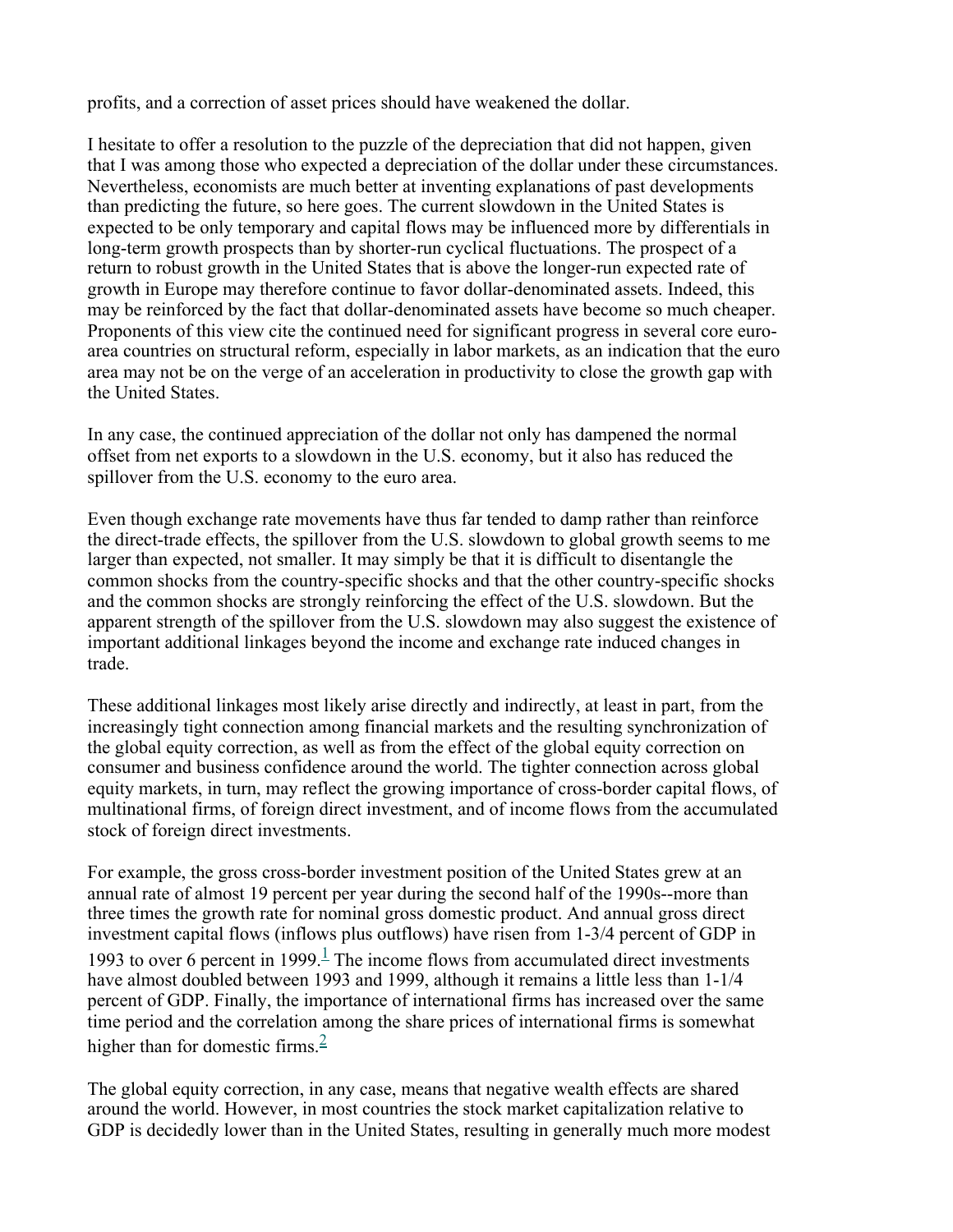effects on aggregate demand for given percentage declines in wealth. The exceptions to this rule are Canada and the United Kingdom.

One recurring theme has been the expectation that the euro area will be relatively insulated from the effects of country-specific and common shocks. The euro area, for example, has only modest trade links to the United States (minimizing the direct trade spillover from the United States), has benefited from a depreciation of the euro (further mitigating any trade effect), has a relatively modest market capitalization to GDP (minimizing either the spillover from the U.S. equity market correction or the effect of the global equity correction), and has a relatively modest share of high-tech production to GDP (minimizing the effect from the global retrenchment in high-tech investment). Nevertheless, while these channels have muted the slowdown in the euro area, they have not eliminated it.

Now let me turn to the risks. The greatest risk, in my view, would arise from a sharper-thanexpected slowdown in the United States--either an outright recession or a more persistent period of very low growth. A second risk--and this might well be part of the story behind the first--would be an aggravation of the current slowdown in the United States and globally as slower growth triggered an abrupt unwinding of pre-existing financial and other imbalances. This is the story that typically lies behind more severe downturns. One important possible imbalance is a capital stock "overhang" in the information technology sector, especially in the United States, but to a lesser degree in a few other countries as well. In this case, the continuing retrenchment in high-tech investment could suppress economic growth for a longer period.

Another possible imbalance that continues to receive a lot of attention around the world is the large and still rising U.S. current account deficit. That deficit is, of course, simply the other side of the massive capital flows to the United States to take advantage of the higher perceived return there. The most benign adjustment would be for the euro area and other countries to benefit from an acceleration in productivity, much as the United Sates has enjoyed. This would lead to a reversal of capital flows and depreciation of the dollar, with income and relative price effects contributing to a moderation in the U.S. current account deficit. But the adjustment would be more manageable in the context of higher global growth, especially compared to an adjustment through a marked compression of imports, should U.S. income decline.

A third global risk is the threat of financial instability in Japan. The renewed weakness of the Japanese economy, coming at a time when macro policy options are limited, is putting additional pressure on the Japanese banking and financial system. There is danger that a price will be paid--in Japan and globally--for the failure to move more decisively to resolve these problems.

Another global risk is financial instability among emerging market economies. To date, jitters among emerging market economies have reflected idiosyncratic factors, for example, in Turkey and in Argentina. And there has been progress since the Asian financial crisis. In particular, most emerging market economies have moved to flexible exchange rates, and many have higher official reserves as well. Asian developing economies have current account surpluses instead of deficits and are less reliant on short-term foreign borrowing. But unfinished business remains--specifically a failure to deal decisively with financial sector weakness. Thus, a sharper slowdown among these countries could trigger further financial difficulties.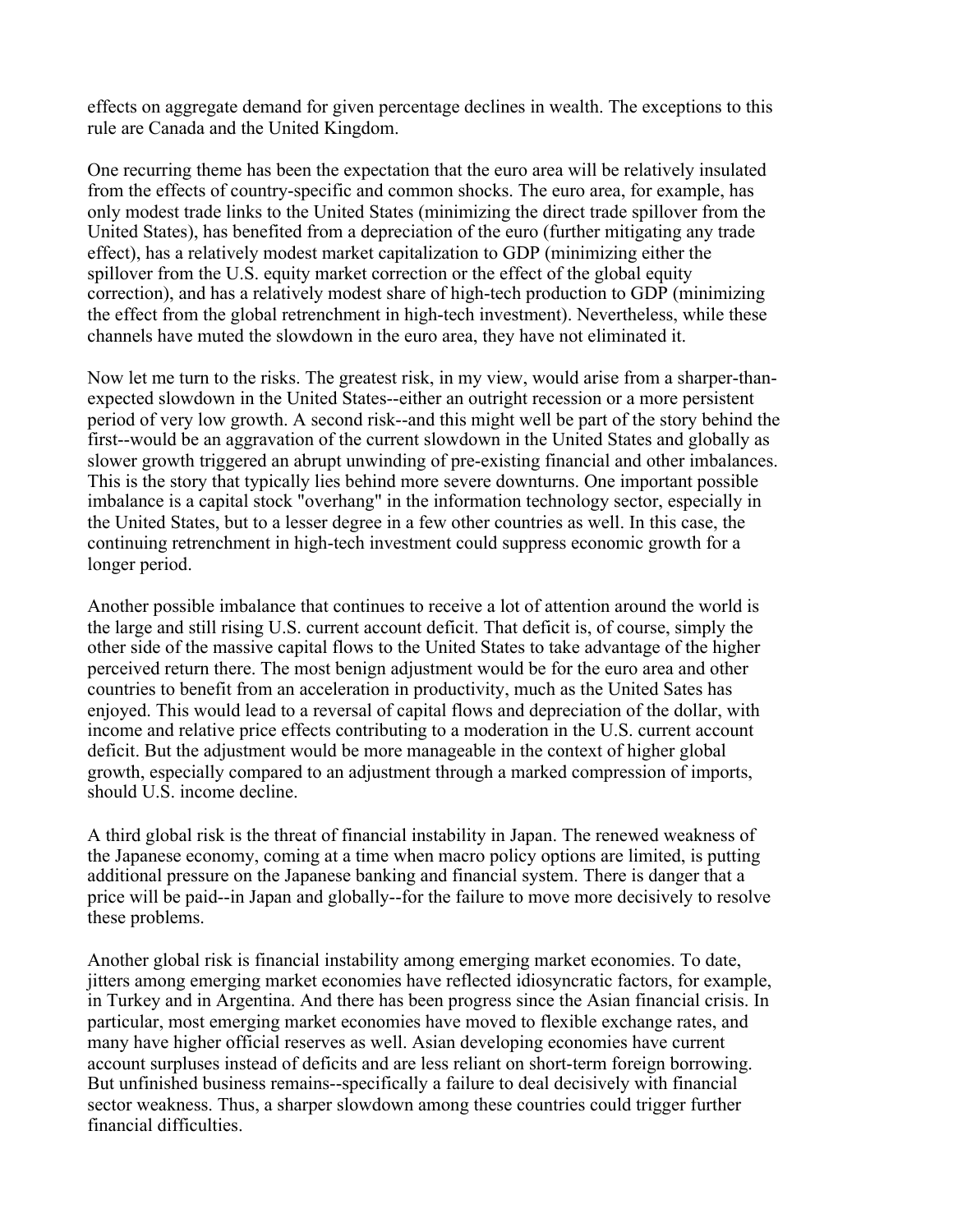### **The U.S. Story**

Given that the United States is playing such an important role in the global slowdown, and given that I should be expected to know more about the United States than about the rest of the world, let me spend a few minutes assessing the sources of the U.S. slowdown.

That story begins with the period of exceptional economic performance from the end of 1995 through mid-2000. The driving force appears to have been a dramatic acceleration in productivity. After averaging 1-1/2 percent per year from the early 1970s through the mid-1990s, underlying productivity growth appears to have risen to 2-1/2 percent to 3 percent.

The productivity shock set off a complex, dynamic response. First, it boosted aggregate demand as well as aggregate supply, indeed to the point that demand grew consistently faster than the new higher rate of growth of potential supply throughout this period. This demand effect was due to the simultaneous consumption and investment booms encouraged by the acceleration in productivity. The investment boom was a response to the profit opportunities associated with innovations, particularly in information technology. The consumption boom was due in part to a surge in equity prices, which was also a response to expectations of higher profitability.

The acceleration in productivity also had a persistent, but ultimately temporary, disinflationary effect. As wages responded with a lag to higher productivity growth, unit labor costs fell, profits rose, and then competitive pressures passed along the lower costs to lower prices. In effect, the short-run non-accelerating-inflation rate of unemployment (NAIRU) declined, allowing above-trend growth to lower the unemployment rate without putting upward pressure on inflation.

But both the demand and disinflationary effects are temporary. Once productivity growth stabilizes, even at a much-elevated level, these forces dissipate, growth slows, and pressures on prices might intensify. At some point, therefore, the economy faces the potential for overheating and higher inflation, at least if utilization rates remained at levels that are not sustainable in the longer run.

So why did the economy slow so sharply? First, it slowed because the Federal Reserve was committed to achieving a better balance between the growth of aggregate demand and supply. By mid-1999, the above-trend growth had lowered the unemployment rate to a 30 year low of 4-1/4 percent, and there was concern that continued above-trend growth and still lower unemployment rates would be inconsistent with maintaining steady inflation. This motivated the Federal Reserve's gradual increase in the federal funds rate from mid-1999 to mid-2000, which cumulated to 175 basis points.

From my perspective, it was essential to slow the economy at least to trend, preventing further increases in utilization rates. Indeed, some, including myself, believed it might be necessary to slow the economy to slightly below trend for a while to further reduce the risk of inflationary imbalances. By mid-2000, it appeared that growth was slowing to trend, so the Fed refrained from further tightening. By the fall, it appeared that growth had slowed to modestly below trend, also an acceptable outcome, in my view. So why did growth slow more sharply than that?

The explanation is, I believe, a coincidence of adverse shocks that reinforced the effect of tighter monetary policy. These shocks included the rise in energy prices, an apparent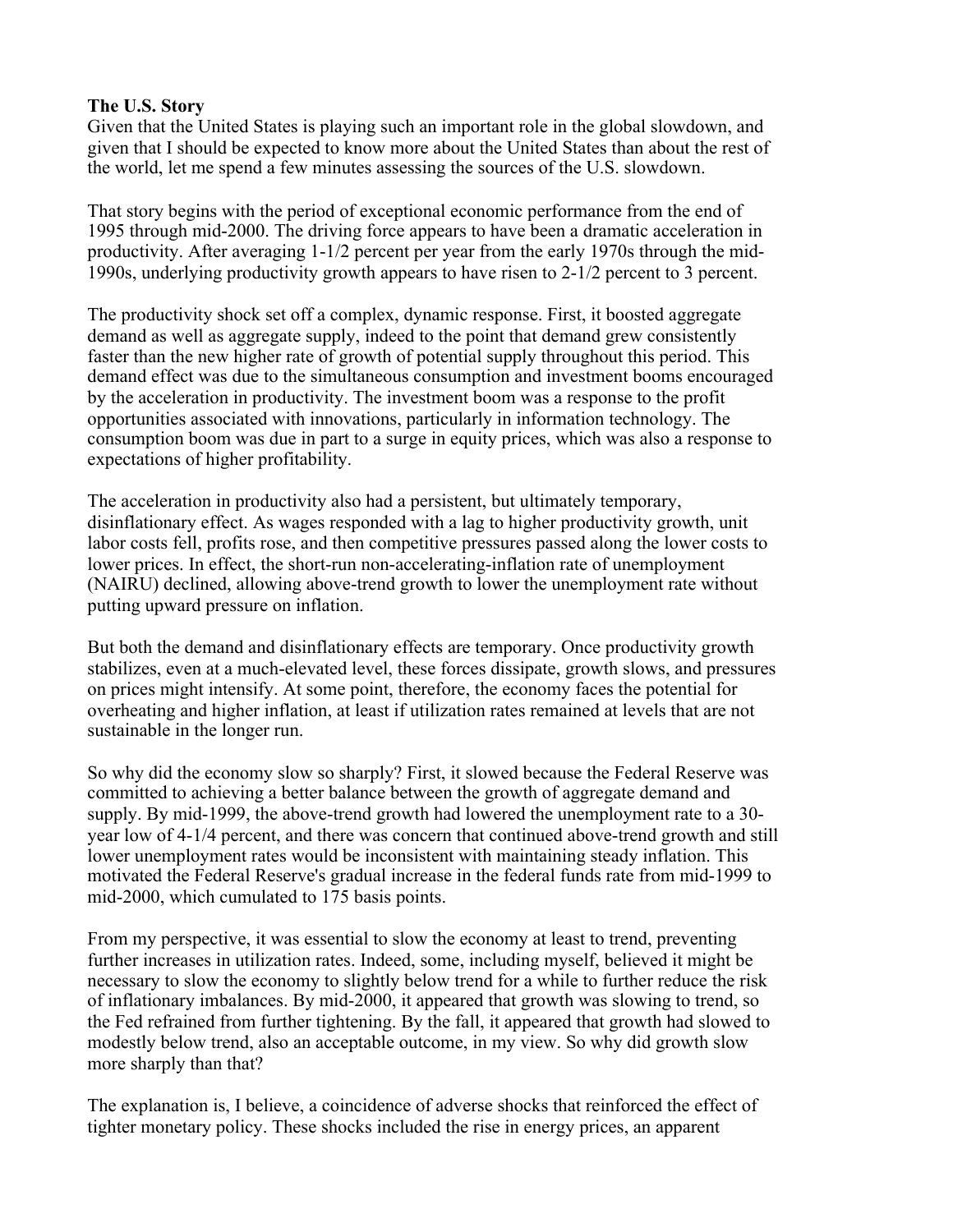stabilization in productivity growth, an increase in credit-risk spreads in the bond market, a tightening of credit standards at banks, the equity correction, and the retrenchment in hightech investment. The latter four developments were, in part, a response to monetary policy tightening and the associated prospects of slower growth, but the magnitude of the responses were in each case out of proportion to the degree of tightening. The outsized responses in equity prices and high-tech investment presumably reflected an abrupt unwinding of preexisting imbalances. Such a process is often an important contributor to the severity of cyclical slowdowns.

Let me elaborate on the roles of productivity, equity prices and high-tech investment. The fate of these variables is, of course, very interconnected, and they have collectively played a dominant role both during the period of exceptional growth and the slowdown. Structural productivity growth appeared to rise year after year, from the end of 1992 through the beginning of 2000. It was the continuing rise in the growth rate of productivity that led to sustaining the temporary bonuses that took the form of higher demand and lower inflation. Once productivity growth stabilized, these bonuses were destined to dissipate, so the apparent stabilization of structural productivity growth in 2000 may have contributed to both the slower demand and to some upward pressure on inflation.

The period of accelerating productivity was accompanied by a surge in equity prices- especially for high-tech firms--and a frenzy of high-tech investment spending to take advantage of new profitable opportunities. In each case, it appears--no doubt, more clearly in retrospect--that there were speculative excesses that would, at some point, be corrected. In such a circumstance, monetary policy could turn out to be a blunt instrument. It would have been an extraordinary achievement to fine tune a slowdown to prevent or unwind an imbalance between aggregate demand and aggregate supply without a risk of triggering an abrupt unwinding of these sectoral or market imbalances. Monetary policy, therefore, had to be alert to the possibility that the slowdown would be more severe than sought and that policy might, in such a circumstance, have to quickly reverse direction. This is precisely what we have done.

Once demand slowed so sharply, the normal inventory cycle came into play. The inventory correction may, in this case, be sharper and shorter than usual. Production in the "new economy," can respond more quickly to signs of slower demand and emerging inventory building. But the slowdown has "new economy" written all over it in other ways as well. The equity correction, for example, is a product, in part, of excesses that accumulated during the economy's earlier adjustment to the productivity acceleration. In this case, the decline in equity prices is more than a cyclical correction and more likely a longer-lasting reappraisal of fundamental value and risk. And the retrenchment in high-tech investment also reflects the downside of the frenzy of investment during the early stages of the productivity acceleration.

None of these developments suggests that the productivity acceleration was a mirage. Indeed, most observers are confident that productivity growth will remain elevated and that the continued pace of innovations will, in time, contribute to a solid rebound in investment. Still, it is true that some will have confidence in the structural productivity story only when it is tested by a cyclical decline. And the sharp deterioration in equipment spending, concentrated in the high-tech sector, is likely to take a little edge off structural productivity growth by slowing the contribution from capital deepening. Most important, the drag on consumption from the negative wealth effect and on investment as the past excesses in high-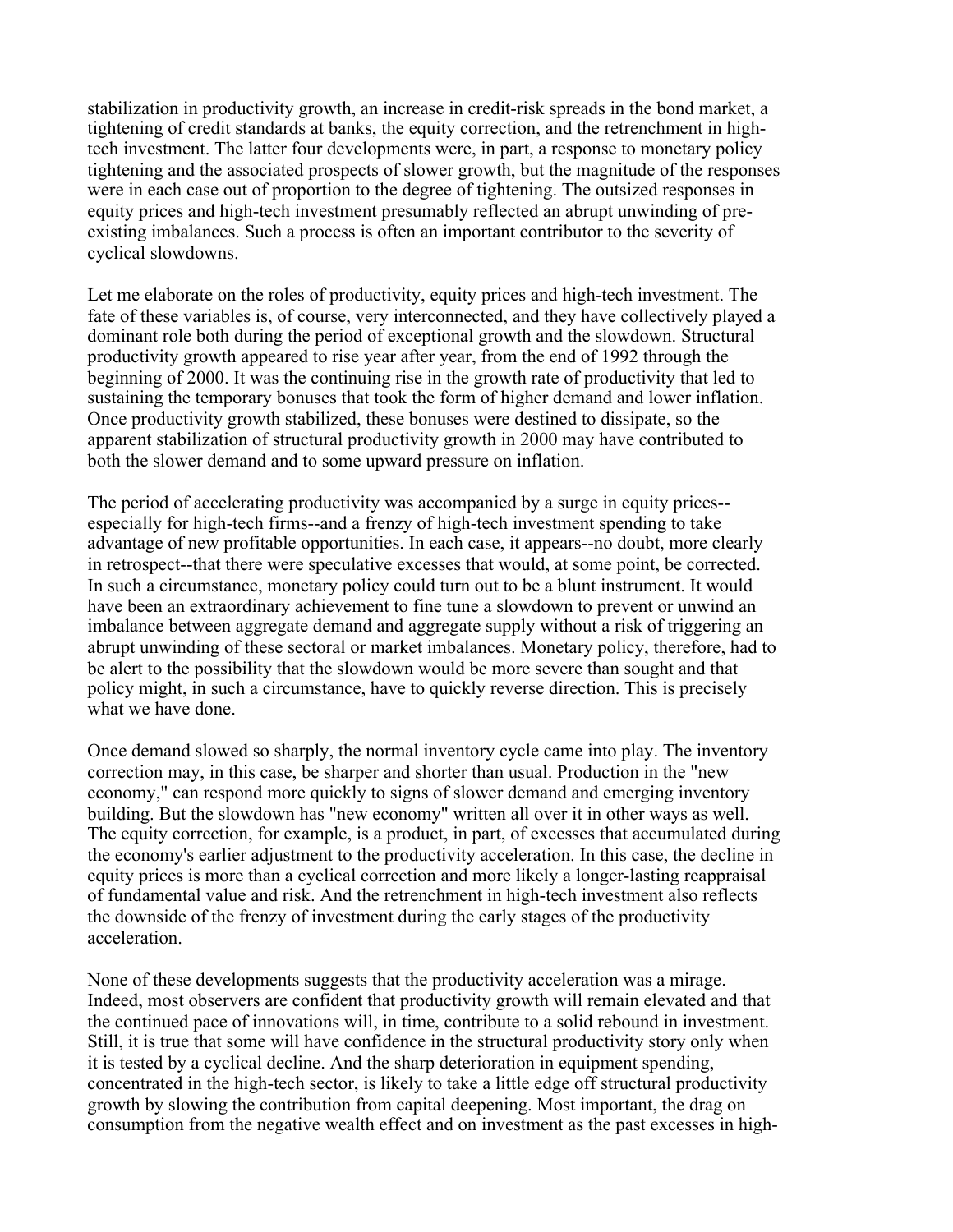tech investment spending unwind will continue to be a drag on growth, even after the inventory liquidation has run its course. But, as the effect of the recent easing takes hold, as fiscal stimulus complements monetary stimulus, as energy prices perhaps decline a bit, and as the still-rapid pace of innovation rekindles the appetite for new capital goods, growth should gradually recover, and the economy should gradually return toward trend growth.

### **Challenges Facing Central Banks around the World**

Returning to the theme I opened with, monetary policies around the world can differ because of differences in country-specific shocks, differences in how economies respond to common shocks, differences in initial conditions, and differences in central bank mandates and strategies.

As I have already mentioned, the challenges faced by monetary policymakers in the United States reflect the specific shocks in the United States and the unique initial conditions we faced. Before the slowdown, output was arguably above potential, growth was above trend, and inflation was edging up. These initial conditions motivated the monetary policy tightening. Because the Fed operates under a dual mandate, we are responsible for promoting both price stability and full employment. We have been quick and aggressive in responding to what we viewed as a threat of a slowdown that was steeper than necessary to contain inflation, and the risks remain tilted in that direction. But we have to remember both halves of the dual mandate. Given that labor markets remain tight, that inflation remains above the rate that I would find acceptable over the longer run, and that core inflation has been edging higher, attention must also be given to calibrating the easing to avoid overshooting in the other direction in a way that ends up adding to price pressures as growth strengthens.

The challenge in the euro area is different in some important ways. First, as I noted, the euro area has been insulated to a degree from the U.S slowdown by its modest trade links with the United States, and, in addition, faces smaller negative wealth effects and a more modest retrenchment in high-tech investment than does the United States. However, considerable uncertainty remains about the prospects for growth, and there are some indications that growth may be slowing more sharply than expected, undoubtedly contributing to the recent easing by the European Central Bank. Second, the initial conditions in the euro area were different than in the United States. Growth in the euro area was also above trend, but output was below potential, though the gap was generally thought to be small and closing. A slowing of growth to trend would mitigate the risk of overheating and would be an acceptable outcome. Some, to be sure, have called for a more accommodative policy to take advantage of, or test for, an acceleration in productivity growth. But central banks are cautious creatures and need to see signs of higher productivity growth before moving to accommodate higher growth in supply.

Perhaps the more interesting question is whether the differences in monetary policy between the Fed and the ECB reflect not only differences in economic circumstances but also differences in how these two central banks would respond to a similar set of circumstances. In particular, do differences in the mandates under which the two central banks operate, and related differences in their strategies, also contribute to different policy outcomes?

The ECB, like most inflation-targeting central banks, has a hierarchical mandate, different from the dual mandate in the United States.<sup>3</sup> Under hierarchical mandates, price stability or low inflation is typically the primary objective and other objectives can be pursued only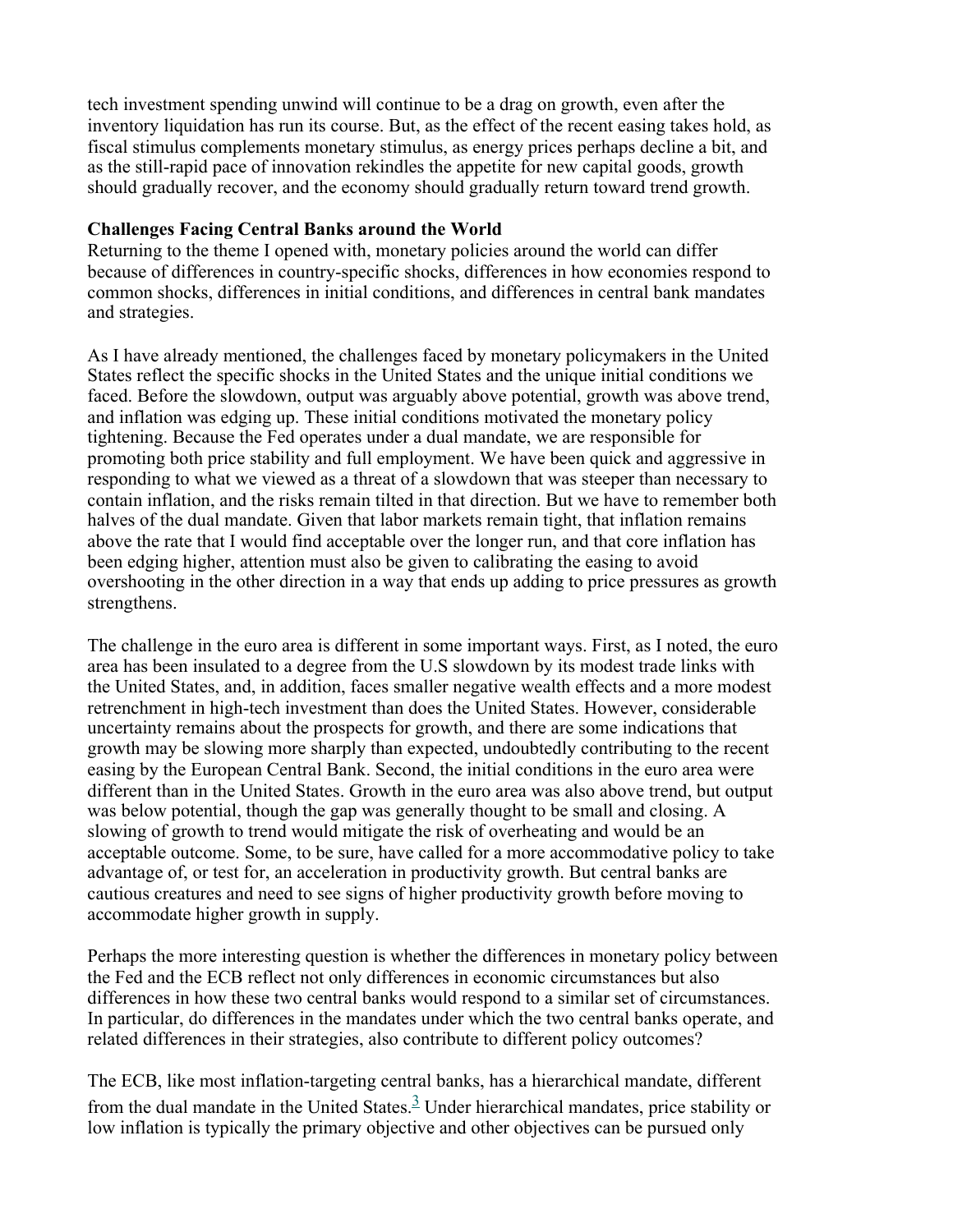once the inflation objective has been achieved. The ranking of objectives contrasts with a dual mandate, under which neither of the two objectives takes precedence over the other. $\frac{4}{3}$  A second difference is that the ECB has an explicit numerical inflation objective, whereas the Federal Reserve has a less precisely defined objective of price stability.

However, what appear as differences in principle may not always lead to differences in practice. For example, there may be little if any difference between the dual mandate and hierarchical mandate when it comes to the response by monetary policymakers to demand shocks. Demand shocks move output and inflation in the same direction. Under both mandates, policymakers may respond in the same direction and with the same intensity. By stabilizing output relative to full employment, policy under both mandates would also stabilize inflation.

Supply shocks, on the other hand, move output and inflation in different directions, so that it does matter in this case whether or not policymakers directly respond to output gaps as well as deviations of inflation from its target. But if the inflation target is a forward-looking or a medium-term objective, policymakers will opt for a gradual return of inflation to its medium-term objective under both mandates and the difference in policy responses under the two mandates will be diminished.

A second difference related to mandates and strategies is the precision and details of the price-stability objective. The ECB has an explicit medium-term numerical inflation objective--inflation less than 2 percent (but not less than zero)--while the Fed has a price stability objective but no explicit numerical objective. One would expect that the more precise the price-stability objective, the less flexibility policymakers will have to respond to demand or supply shocks. Indeed, this may be the purpose of such a precise definition; that is, a more precise definition may promote greater credibility about the commitment to price stability. While the ultimate determinant of credibility is surely performance, in the absence of a historical record to support its credibility, the ECB may benefit importantly from the credibility associated with its more precise definition. A less-precise definition, on the other hand, allows more flexibility in the response to shocks.

Another aspect of the ECB inflation objective could be relevant. By defining the objective as inflation of less than 2 percent, the ECB appears to have an asymmetric inflation objective. For the ECB, 2 percent is the ceiling, not a midpoint of acceptable inflation outcomes. If inflation (or more precisely, the inflation forecast) rises above 2 percent, their strategy clearly dictates that monetary policy tighten. But if inflation falls below 2 percent, the ECB is not under the same pressure to ease--at least until inflation (or the forecast) threatens to fall below zero.

I believe the most important considerations behind the different monetary policies pursued by the FOMC and the ECB are due to differences in circumstances--differences in initial conditions and differences in the mix and intensities of supply and demand shocks. Nevertheless, the differences in mandates and strategies likely also matter and lead to the two central banks, in effect, selecting different points along the trade off between output variability and inflation variability--with the ECB opting for lower inflation variability at the expense of somewhat higher output variability.

The Bank of Japan has a unique challenge. Initial conditions in Japan are very different from either the United States or the euro area, and there are, in addition, severe limitations on the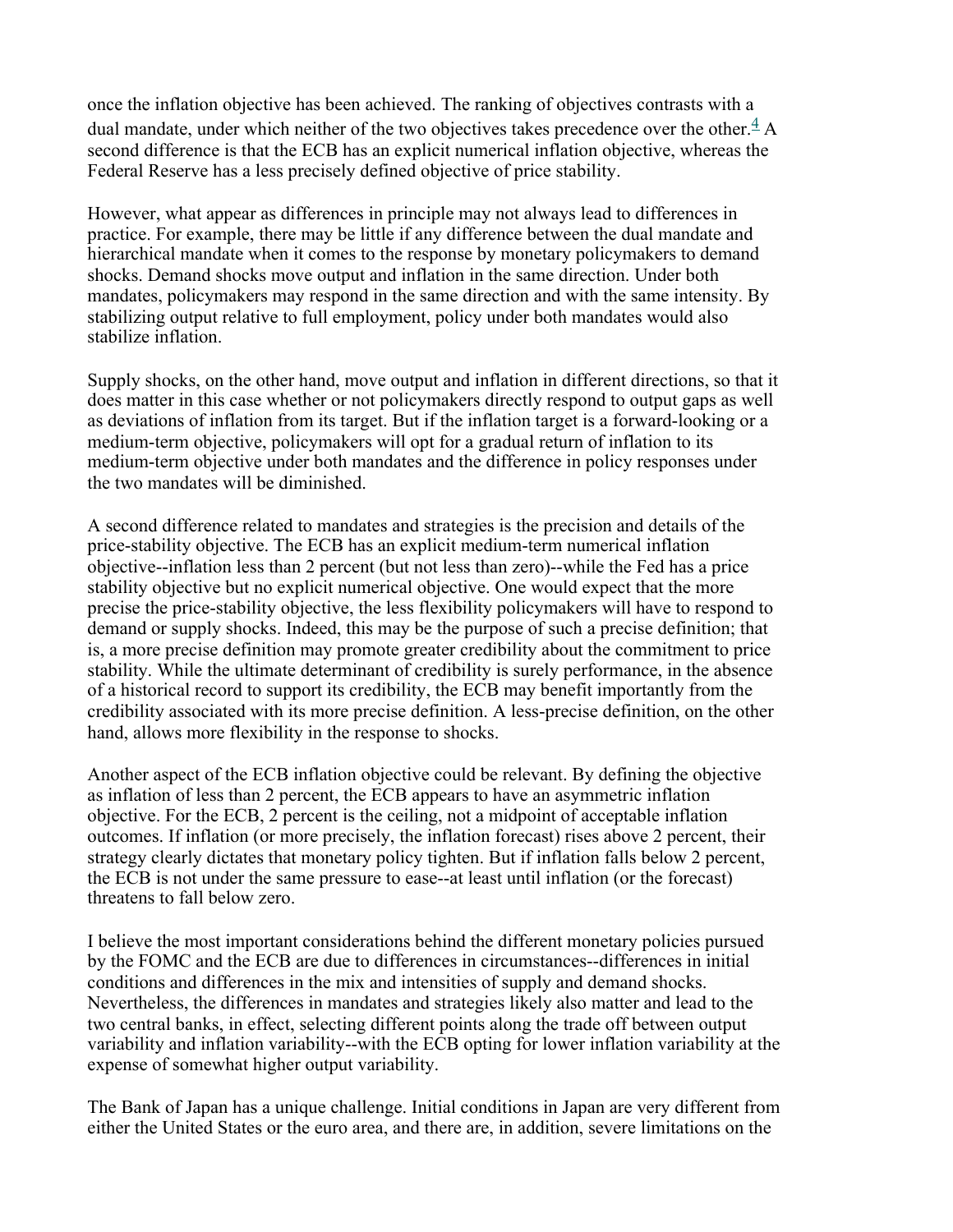ability of monetary policy to respond conventionally to downward shocks to demand.

Output is well below potential, there is ongoing deflation, and growth has been stagnant for a long period. Monetary policy responded by lowering the nominal policy interest rate to zero, exhausting the conventional opportunities for additional stimulus. Yet, the economy remains weak and further monetary stimulus would be welcome. This is especially true given concerns about the sustainability of their fiscal position--very large deficits and a very high and rising ratio of government debt to income. A spillover from the United States and the global slowdown will therefore have a sharper effect on Japan, to the extent that its monetary policy is unable to respond.

However, even once the policy rate has been driven to zero, there is a potential for additional stimulus from monetary policy--from so-called unconventional operations, though there is considerable uncertainty about their effectiveness. In principle, this additional stimulus can be imparted by monetary policy operations in longer-term government or even private securities. The channels for the increased stimulus work through the imperfect substitutability of assets and expectations about future monetary policies. Such operations could lower long-term rates relative to short-term rates, lower private rates relative to government rates, result in a depreciation of the yen, extend the expectations of lower short-term rates over a longer period, and lead to expectations of higher inflation in the future.

The Bank of Japan recently changed its operating procedure--from targeting an overnight interest rate to targeting the level of bank reserve balances at the Bank of Japan. In practical terms, this marked a return to the zero interest rate policy by targeting the level of reserves that had been held when they had been operating earlier at a zero interest rate. However, the new operating procedure provides the flexibility to move toward a more aggressive monetization strategy, should it opt to move in this direction, without having to change its operating strategy.

Monetary policymakers in Japan have appeared to be reluctant, to pursue a bolder monetization strategy for several reasons. First, it might alter the incentives for fiscal policy, encouraging a delay in fiscal consolidation. This highlights a fundamental policy problem in Japan--tensions between the rest of government, principally the Ministry of Finance, and the independent central bank. The result is a noncooperative solution that may preclude important opportunities for improved policy. Second, a policy of aggressive monetization might have its principal stimulative effects through depreciation of the yen. Without a consensus within Japan and a tolerance of such a development among Japan's major trading partners, it would be best to proceed cautiously with such a policy. Third, a monetization strategy alone is unlikely to sustain anything other than anemic growth in Japan. What is needed is a combination policy that includes a real effort to resolve the banking problems, to deal with corporate debt, and to open markets to domestic and international competition.

#### **Footnotes**

1 The data on direct investment are from the IMF's Balance of Payments database and cover about 80 percent of the world.

2 In making these calculations, an "international" firm was defined as one for whom 25